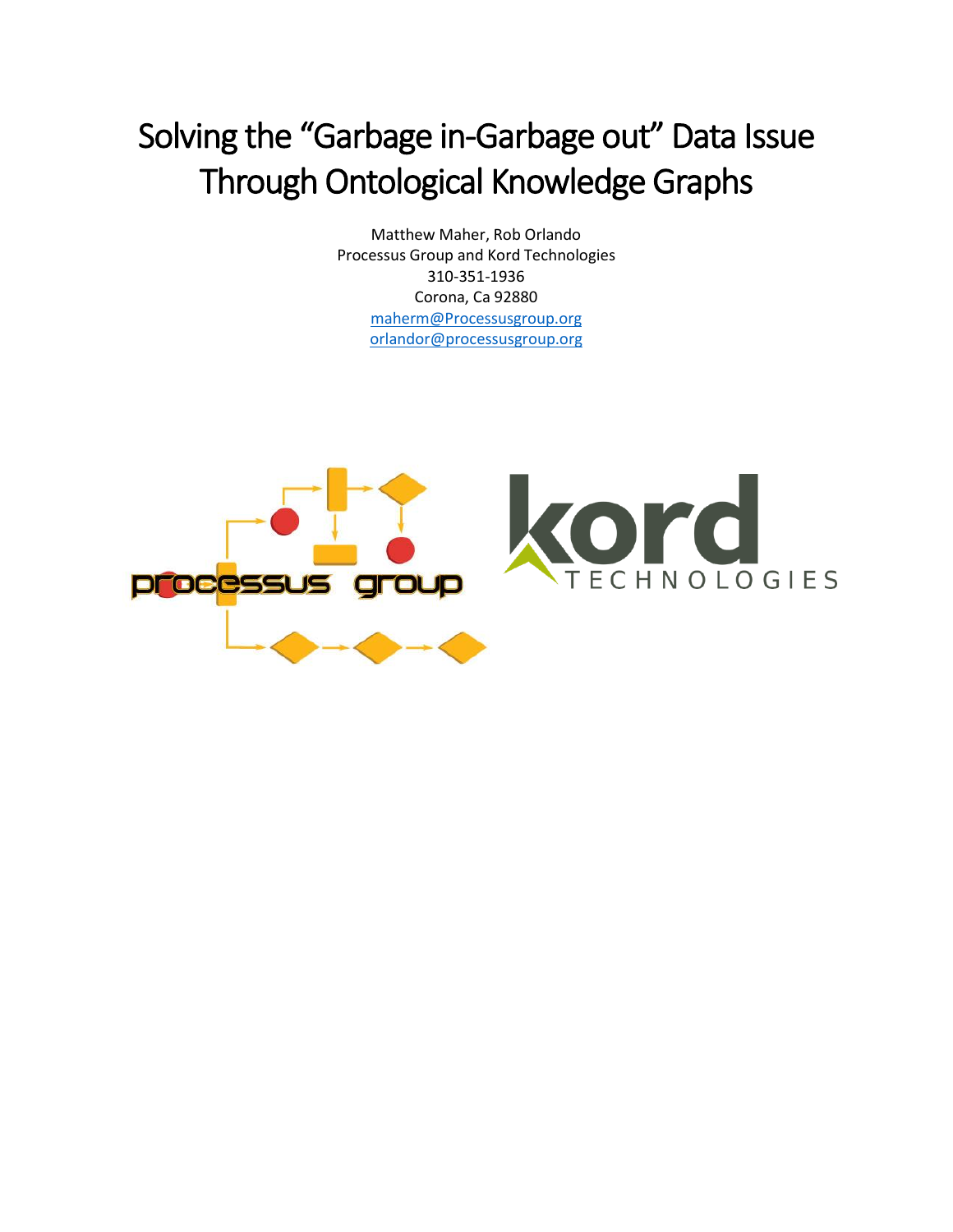## *Abstract*

*Ontology-Based Knowledge Graphs have emerged as a subfield for Artificial Intelligence, Machine Learning or Artificial Neural Networks by generating knowledge resources. We describe how, ontologies - which provide formal and explicit specifications of conceptualizations for an operational process or domain - play a crucial role in the representation of data in the form of knowledge. Generally, an ontology is specified for a particular domain but we have expanded this concept through our Process Driven Ontologies (PDOs) to focus on the data, information, knowledge, intelligence and understanding (DIKIU) that is shared across domains in the execution of an operational process (i.e. Military Decision Making Process, Targeting process, Intelligence and Cyber Preparation of the Battlefield, etc.). Since intelligent systems' ability to "learn" is reliant on the data extraction from a large diverse data sets, it is imperative that the data is structured in a quality way to provide the patterns for a machine to learn from. If a particular domain has bad data, the intelligent systems will learn bad patterns and create a model that is unfixable. Thus, causing the Garbage in Garbage out (GIGO) dilemma that DoD is facing. By using an ontology to formally and explicitly specify the concepts of a domain adding the semantics to describe how its data relates to each other is a solution for dealing with bad data. Especially if the data the intelligent system relies on is flawed, lacking in semantic and all together unorganized, the use of an ontology model brings meaning to the data, through the creation of knowledge graphs.* 

The largest problem with the adoption of Artificial Intelligence, Machine Learning or Artificial Neural Networks (AI/ML/ANN) in DoD is in the state of data. The adage of "garbage in garbage out" (GIGO) is slowing the progress of DoD to adopt these advances capabilities. To ease the transition to AI/ML/ANN the intelligent system must have a viable training set of data to facilitate the learning process. For DoD this means accessing very large diverse data sets contained in distributed databases that were created in support of specific domains and do not capture the sharing of knowledge. Not to mention the need to access large segment of the data that takes the form of natural language text or unstructured data shared between staff sections to execute operational processes. To help "clean up" the data issues, we will describe how developing an ontological model brings meaning to the data, through the creation of knowledge graphs. The ontological knowledge graphs are built around the structural complexity of diverse databases by defining the semantic relationships between data stored in databases and information captured through knowledge sharing. Since ontologies represent knowledge or meaning they provide a blueprint for how a semantic-based approach for data modelling and information retrieval will improve the interface between data and machine learning to bring the datasets closer to the users' requirements.

The five core benefits to creating ontological knowledge graphs for "garbage data" is:

- 1. Learn the structural mapping of the data
- 2. Define a semantic model of the data
- 3. Represent domain metadata with related semantics extracted from the relational database schema.
- 4. Blueprint for fixing the "bad data"
- 5. Create an authoritative data set for training data associated domain knowledge that intelligent systems use to start the learning process

To fix the "bad data" is very complex and very expensive. To truly address the data contained in large data sets you must first add structure, ensure the data is quarriable, analyze the data, provide visualization, harmonizing/normalizing and correlating the data. The use of traditional data management tools and processing applications is not an efficient way to address the problem since they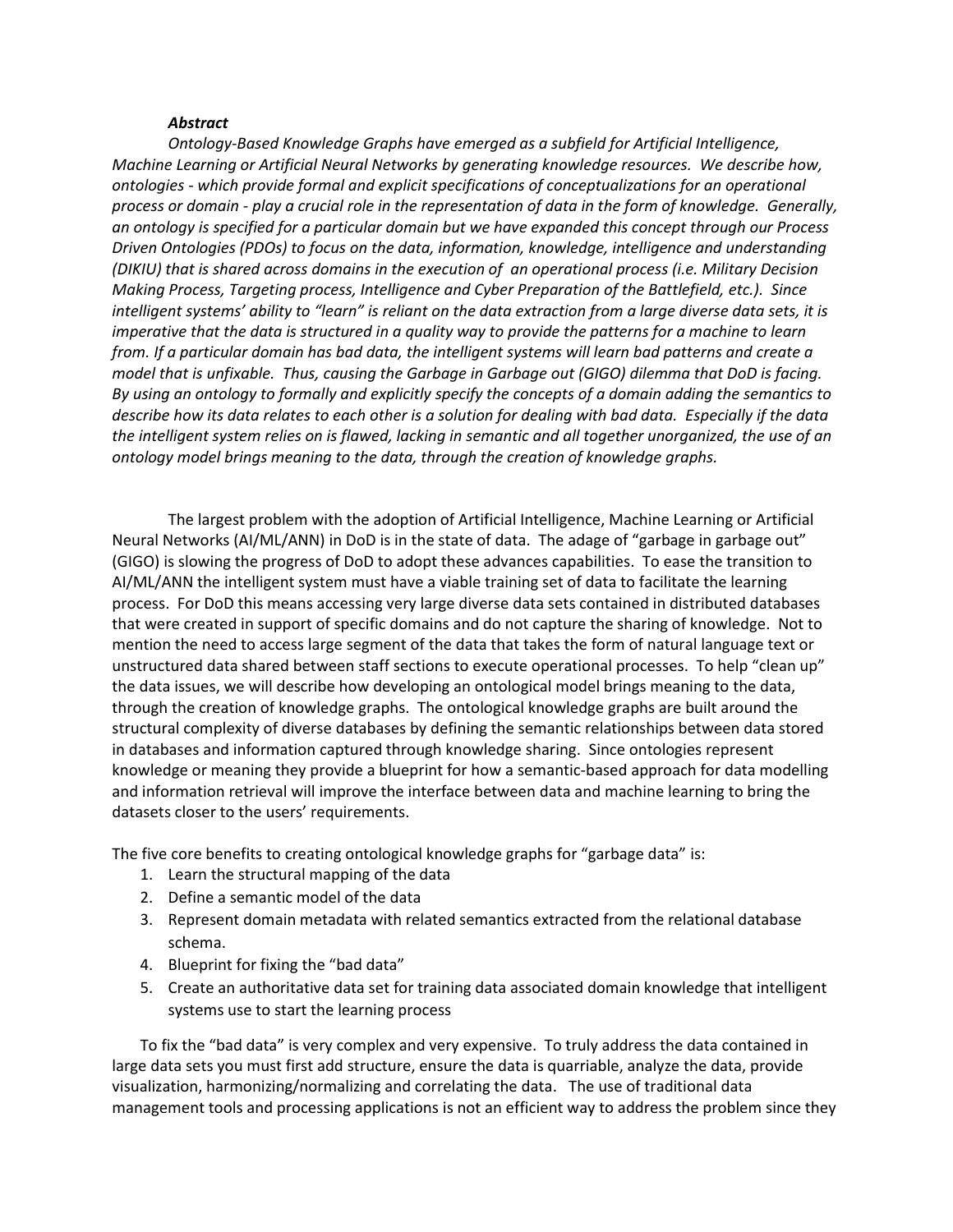will not provide the semantics and interrelationships mapping based on domain knowledge that the data needs to organize the large and complex data sets. Because of this we have developed the process for using ontologies to bridge the gap by understanding the similarities and differences of data represented in a database verse an ontological model. Ontological knowledge graphs and relational data models have differences and similarities, ontologies are better at defining semantically rich data that is quarriable, than database schemas. An ontology is better at specifying domain knowledge of a domain of interest. Ontologies are also based on logic, specifically formal language description logic, which provides a readable constructing defining interrelationships across category definitions for deciding subset and superset relationships of data. We have been investigating efficient ways to process these large data sets to get benefits such as: search performance, creation of reference data, creation of knowledge graphs for AI/ML/ANN and enable reasoning. Our solution is to build ontological knowledge graphs for large data sets for two purposes, to clean up the data set and to develop the knowledge representation of operational data for how intelligent systems to learn from knowledge.

Our process is to

- (1) define a semantic model of data,
- (2) specify domain knowledge based on doctrine and experience
- (3) define links between different types of semantic knowledge.

To simplify this issue, think of the GIGO data problem like a hoarding situation. A house that is considered a hoarding situation is just a giant unorganized container of stuff. The stuff in the house has little or no organization. In the overwhelming piles it is near impossible to discern the difference between valuables and rubbish. Much like large data stores. The data continues to "pile up" without the appropriate metadata or relationships identified in the data. To clean up the hoarding, you have two options destroy everything and start over, or to systematical remove the garbage and organize it into the appropriate classification. Choosing the second option, you essential clean the hoard by sorting and describing the stuff as recyclables, valuables, keep sakes and rubbish. So instead of destroying everything and starting over you can salvage the stuff (data) you need, label it (Metadata) and determine its use (add the semantics). The same options are present with "garbage data". The organization can spend significant resources in starting over or developing an ontology that creates a layer above the data base that describes the data by defining links between ontology concepts and relational data. Hence, how ontologies can be used to discover and describe information from large data sets across DoD and provide operational meaning to the data. Using ontological knowledge graphs for the specification of datas' meta data as a foundation to efficiently discover useful information for analysis and organization of the data sets. The ontology development will not only identify the structural complexity of complex databases but also the semantic relationships between data stored in databases.

This process was successful in the analysis of data that was required to plan and configure a tactical radio and waveform. When we started the process the radio/waveform required over 6000 data elements configured to make it operational. After our initial findings our model provided analysis that only 1154 of the data elements were required to support the operation of the radio/waveform. This reduction allowed the developer to templatize or automate over 4800 parameters. Once we reduce the data down to 1154, we started to define the interrelationships of the data. For example, we showed how one of the power setting had a direct relationship to 12 other data settings. This allowed us to build the rules in the command and control systems that if this setting is changed these other 12 data elements were also automated. Once we finished defining the interrelationships the number of parameters that actually had to be configured was reduced to less than 200. Reducing the cognitive